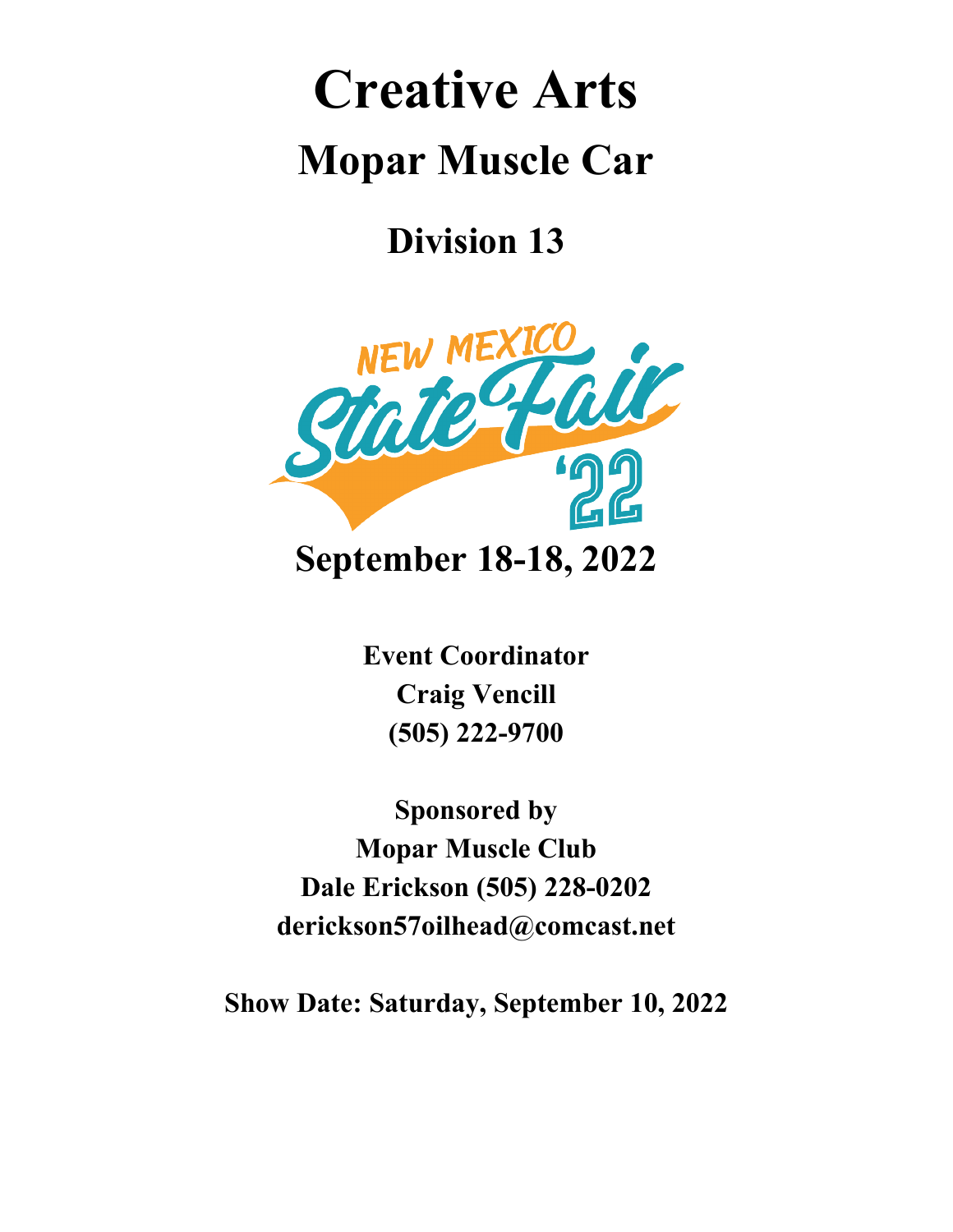#### **Entry Date Pre-Registration Required**

### **Special Rules**

- 1. Participation in this event is scheduled in advance
- 2. Make sure to contact a Show Chair Person to pre-register and reserve your space
- 3. All vehicles will meet at the fairgrounds by 7:30 AM, Saturday, September 11, 2021
- 4. Enter through Gate #3 **NO EXCEPTIONS**. A Show Chair Person will be there to guide and help you
- 5. Cars must be set up by 9:00 AM and will be on exhibit from 10:00 AM to 3:00 PM. Exit time is 3:00 PM and must exit through Gate 6. Vehicles are not allowed to display on grass areas.
- 6. Mopar participants are encouraged to enter restored or partially restored vehicles only
- 7. Please no visible rust, bondo or primer
- 8. For vehicles that are trailered to the show, only the vehicle to be displayed will be allowed through the fairgrounds gate
- 9. Participating ribbons and/or awards will be presented to participants. For further information contact the Mopar Muscle Car representative.
- 10. Exhibitor recognizes that marketing of the Fair and its grounds requires use of photography and video. Exhibitor hereby expressly grants to the Fair the irrevocable, assignable right and license to take, use and publish exhibitor images and property without the need for any other approval. Exhibitor also releases the Fair, its agents or assigns, from all claims related to the licenses that have been granted in this release
	- 11. As a participant, volunteer, or attendee, you recognize that your participation, involvement and/or attendance at any Fair event or activity includes possible exposure to and illness from infectious diseases including but not limited to COVID-19. While particular rules and personal discipline may reduce this risk, the risk of serious illness and death does exist and that you knowingly and freely assume all such risks related to illness and infectious diseases, such as COVID-19, even if arising from the negligence or fault of the Released Parties.